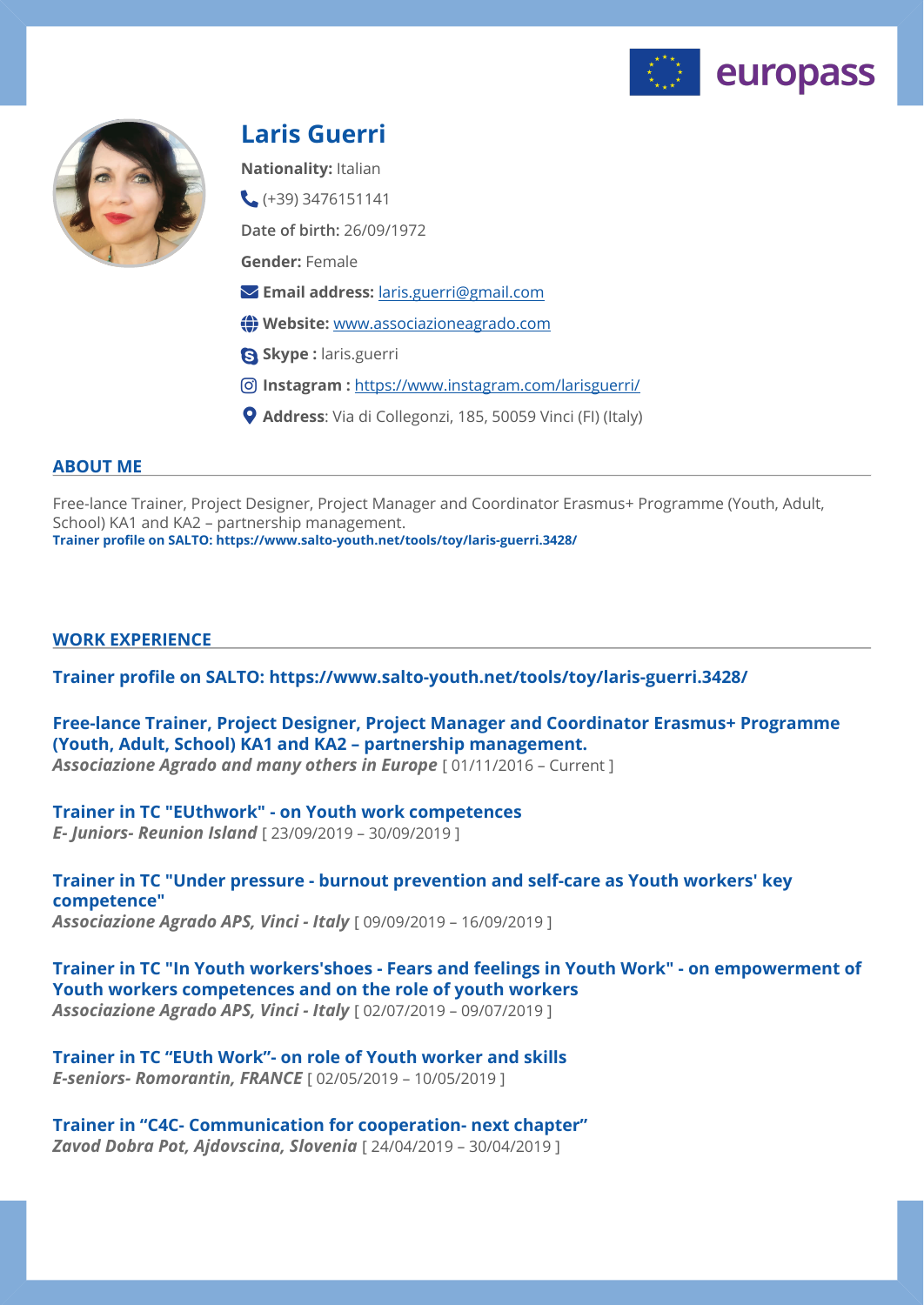**Trainer in TC "FACILITATORS WANTED" – on techniques of facilitation in Youth work**  *JOETZ vzw. Belgium (but held in Alicante, Spain)* [ 18/03/2019 – 25/03/2019 ]

**Trainer in TC "FACE – Facilitation is easy"- on Facilitation techniques for Youth workers**  *Kinderfreunde Muehlviertel – Klaffer, Austria* [ 08/02/2019 – 15/02/2019 ]

**Trainer in TC "Future Labs"- Innovation tools for Youth workers**  *ANEV – Czech Republic* [ 20/01/2019 – 27/01/2019 ]

**Trainer in Tc "Acting out conflicts" – on conflicts management through theatre**  *Kinderfreunde Muehlviertel, Klaffer, Austria* [ 24/11/2018 – 30/11/2018 ]

**Trainer in TC "C4C- Communication for Communication"- Communication and cooperation skills**  *Associazione Agrado, Vinci, Italy* [ 05/10/2018 – 11/10/2018 ]

**▪ Trainer in MTE – Mid Term Evaluation Training – for EVS Volunteers from abroad in Italy – Erasmus+ Programme;** 

*Replay Network and Italian National Agency* [ 19/06/2018 – 21/06/2018 ]

**Address**: Vitorchiano (VT) (Italy)

■ **Trainer in TC "EVS4YOUth" - On improving good practices on EVS and create new partnerships.** *Association Las Francas* [ 29/04/2018 – 07/05/2018 ]

**Address**: Fort de France

■ **Trainer in TC "FACE 2.0 - On technics of group facilitation and non- formal education.** *Associaçao Check-In* [ 17/04/2018 – 25/04/2018 ]

**Address**: Beja (Portugal)

### ■ **Trainer in TC "FACE IT" - On technics of group facilitation and non- formal education.**

*HVSF* [ 14/03/2018 – 21/03/2018 ]

**Address**: Budapest (Hungary)

#### **▪ Trainer in MTE – Mid Term Evaluation Training – for EVS Volunteers from abroad in Italy – Erasmus+ Programme;**

**Replay Network and Agenzia Nazionale per i Giovan** [ 30/01/2018 - 02/02/2018 ]

**Address**: Vitorchiano (VT) (Italy)

## **Trainer in TC "Acting out conflicts" - on theatre and conflict management methods.**

*Kinderfreunde Muehlviertel* [ 24/11/2017 – 01/12/2017 ]

**Address**: Klaffer am Hochficht (Austria)

## ■ **Trainer in TC "FACE – Facilitation is easy!" – On technics of group facilitation and non- formal education**  *Associazione Agrado* [ 11/09/2017 – 18/09/2017 ]

**Address**: Vinci (FI) (Italy)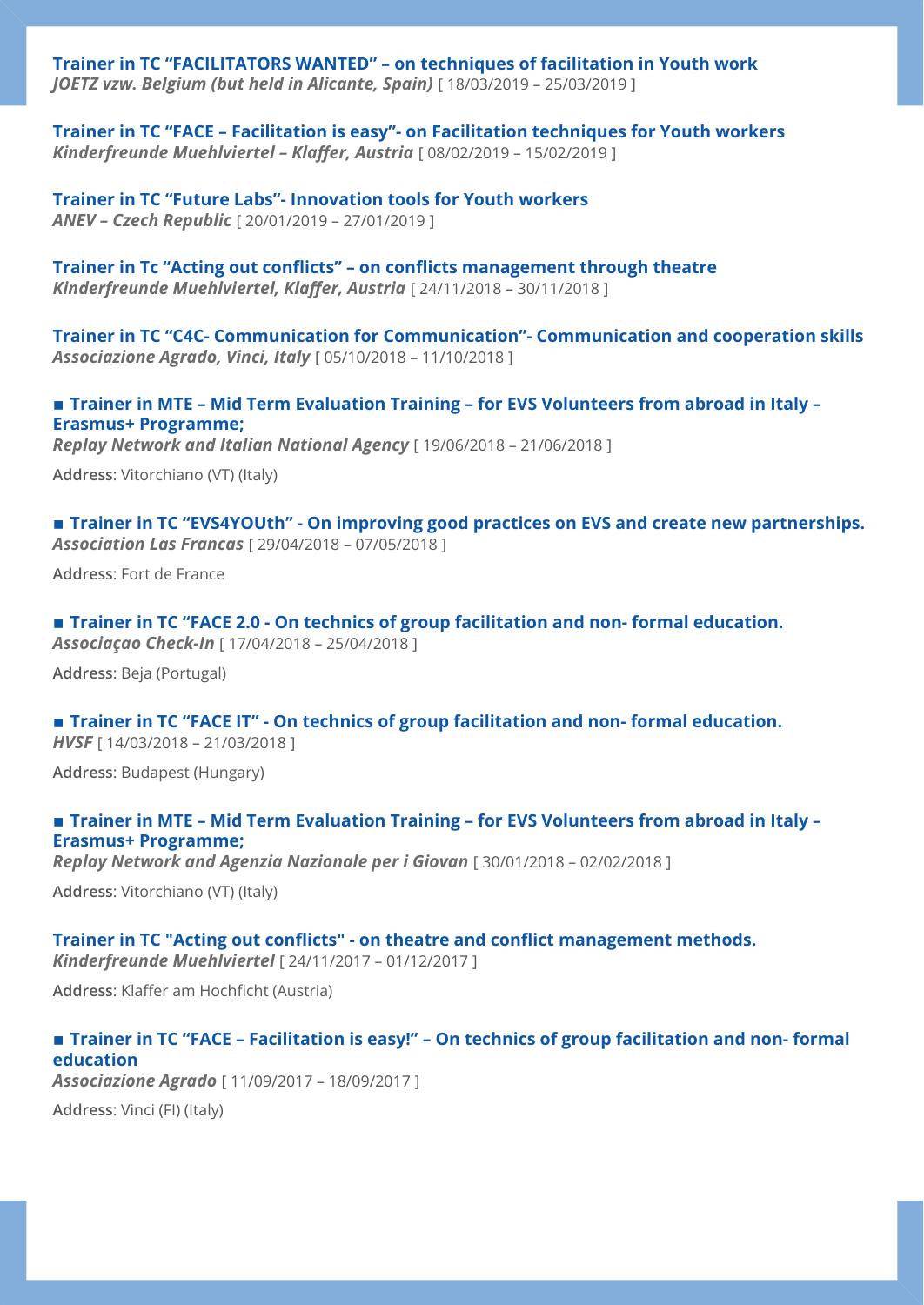## ■ **Trainer in TC "YES- Youth Exchange System" – On how to plan, design, manage and coordinate a quality Youth Exchange**

*Associazione Agrado* [ 20/06/2017 – 26/06/2017 ]

**Address**: Vinci (FI) (Italy)

## **▪ Trainer in MTE – Mid Term Evaluation Training – for EVS Volunteers from abroad in Italy – Erasmus+ Programme;**

**Replay Network and Agenzia Nazionale per i Giovani** [22/11/2016 - 26/11/2016 ]

**Address**: Civitavecchia (RM) (Italy)

## ■ **Trainer in TC "CORE 2" – On Conflict management in intercultural environment and on migration topics;**

*Associazione Agrado* [ 13/09/2016 – 20/09/2016 ]

**Address**: Vinci (FI) (Italy)

### ■ **Trainer in TC "BASE - Basic Skills for Employment" – On animation and group dynamics;**

*Associaçao Check - In* [ 13/06/2016 – 22/06/2016 ]

**Address**: Beja (Portugal)

## **▪ Trainer in Seminar "WOW- Winners On Work" – Second part of the WOW Training, on sense of initiative, creativity and personal development (coaching, methods of awareness,..). Production of a Booklet;**

*Associazione Agrado/ Associaçao Check-In* [ 10/12/2014 – 17/12/2014 ]

**Address**: Beja (Portugal)

**Trainer in Seminar "ECE : Empowerment, Creativity, Entrepreneurship " - Second part: Comparison between 5 EU countries and 5 Latin - American countries on Youth empowerment, creativity and entrepreneurship. Production of a Booklet** 

*Associaçao Check-in* [ 13/10/2014 – 22/10/2014 ]

**Address**: Fortaleza (Brazil)

■ **Trainer in TC "WOW – Winners On Work",** First step of the WOW training on sense of initiative, **creativity and personal development (coaching, methods of awareness,..) and competences;**  *Associazione Agrado* [ 19/09/2014 – 26/09/2014 ]

**Address**: Vinci (FI) (Italy)

## ■ **Trainer in Seminar " Erasmus+ Connection" - On development of new guidelines of the new Programme Erasmus+ and creation of new projects. Production of a Booklet;**

*Associazione Agrado* [ 31/05/2014 – 07/06/2014 ]

**Address**: Vinci (FI) (Italy)

## ■ **Trainer in TC "ECE: Empowerment, Creativity,,Entrepreneurship" – Project on youth empowerment and sense of initiative – 5 countries from Europe and 5 countries from Latin America - First part;**

*Associaçao Check-In* [ 15/03/2014 – 22/03/2014 ]

**Address**: Beja (Portugal)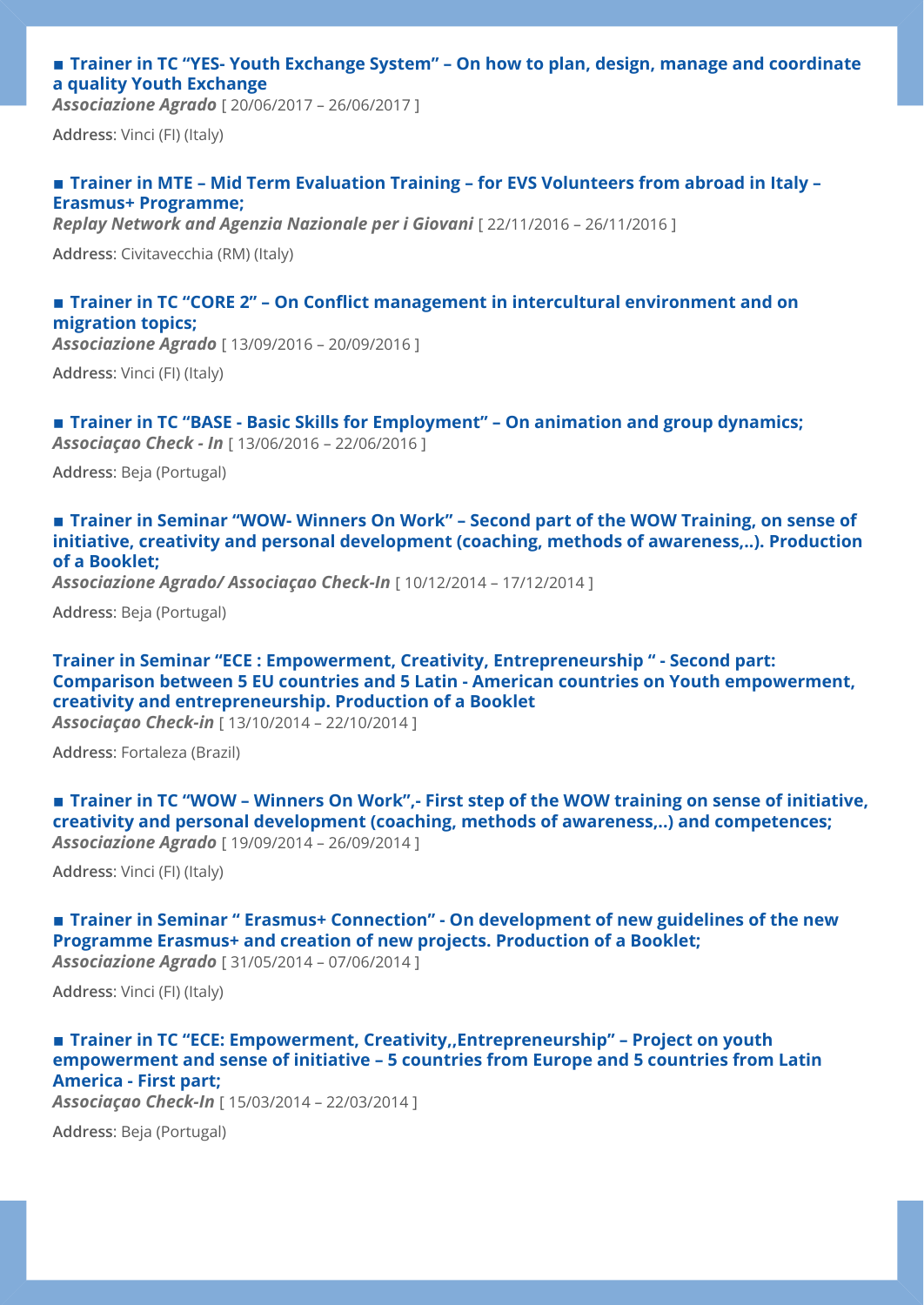## ■ **Trainer in Seminar "EVS4ALL" – On promotion of quality of EVS projects and develop new ones with new partners;**

*Associaçao Check-IN* [ 09/11/2013 – 15/11/2013 ]

**Address**: Beja (Portugal)

## **▪ Trainer in PBA "CloserEVS"- On development of new EVS projects with new partners and quality.**

*Associazione Agrado* [ 01/09/2013 – 08/09/2013 ]

**Address**: Vinci (Italy)

**Responsible and coordinator of the Youth Centre "Il Centro"- Sovigliana-Vinci (FI) – since 2007. Project manager, Coordinator, Relationships with politics and organizations, European Projects Development, Trainer/facilitator in non-formal education w** 

*Associazione Agrado* [ 01/01/2005 – 31/10/2016 ]

**Address**: Vinci (Italy)

**Facilitator in Non-Formal Education Projects in School Associazione Kappaerre + Associazione agrado Project "Life skills"- in Secundary School "Busoni-Vanghetti"- Empoli , Italy**  *Associazione Kappaerre/Agrado* [ 01/01/2009 – 31/05/2009 ]

**Address**: Empoli (Italy)

**Youth worker and Project manager Associazione Agrado and Arci Empolese Valdelsa Youth workers in the Youth Centre of Castelfiorentino (FI)- Italy Youth Groups activity and planning, Street work, Project managing, working in planning and leading cr** 

*Associazione Agrado* [ 01/01/2001 – 31/12/2004 ]

**Address**: Castelfiorentino (Italy)

**Youth worker in Street work Project in Vinci Arci Empolese Valdelsa – Via di Avane 72/b 50053 Empoli (Italy) Street work with young people, relationships with Local community, event organization** 

*Arci Empolese Valdelsa* [ 01/11/1996 – 31/12/2000 ]

**Address**: Empoli (Italy)

### **EDUCATION AND TRAINING**

#### **Advanced Supervision Year- After 3 year Counseling Master**

*PerFormat srl Agenzia Formativa* [ 01/01/2010 – 31/12/2010 ]

**Address:** Navacchio (PI) (Italy)

**Certificate of Professional Counsellor - Triennial Master in Counseling in Transactional Analysis**  *PerFormat srl Agenzia Formativa* [ 01/01/2007 – 31/12/2009 ]

**Address:** Navacchio (PI) (Italy)

**Element of Psychology, Counseling, principles, methods and tools of Transactional Analysis, Theoretic lessons** and simulations- Educational Counseling for individuals, groups and organisations.